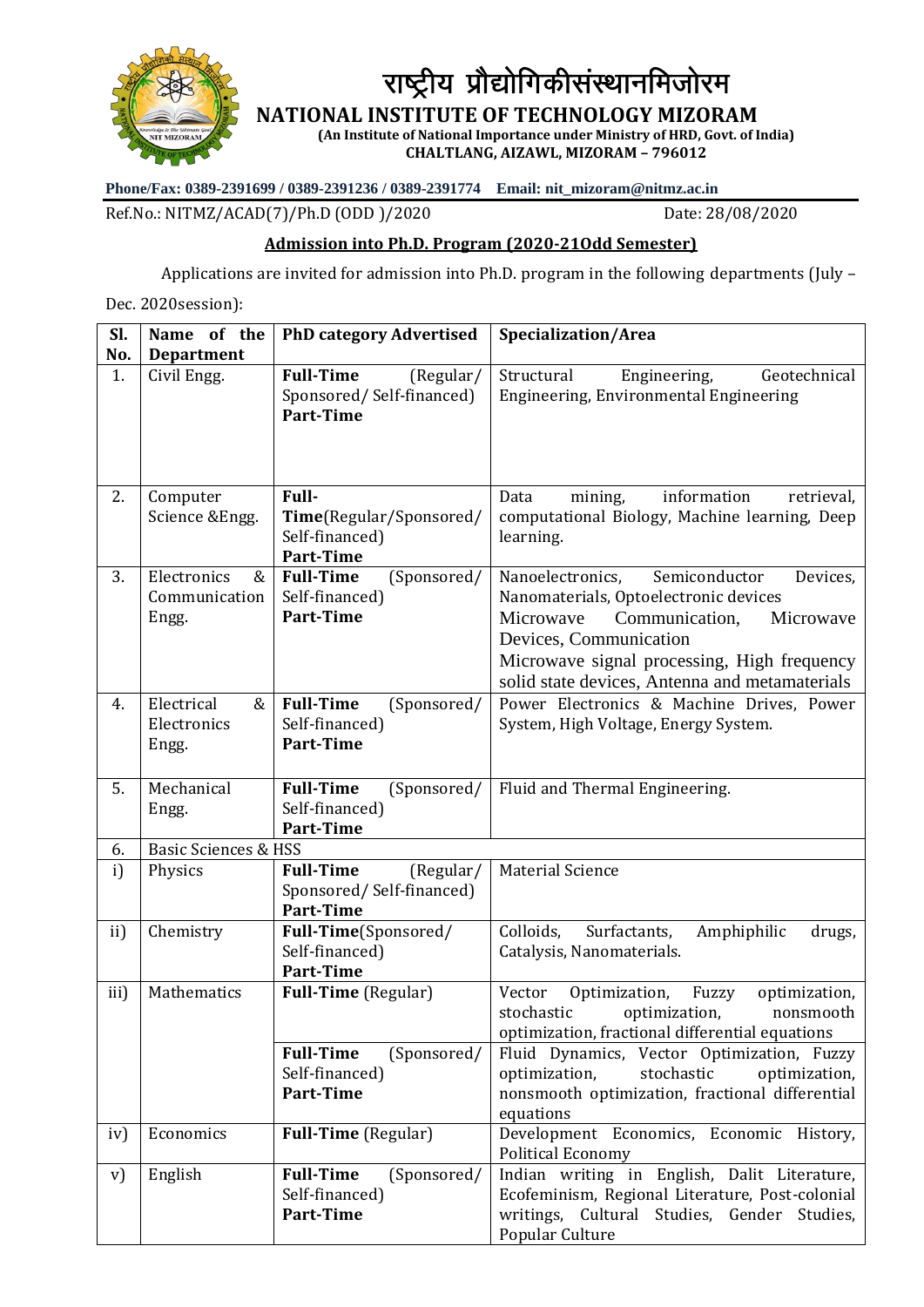#### **Eligibility Criteria:**

#### *Ph.D. in Engineering:*

Masters Degree in the area of Engineering/Technology from a recognized University/ Institute with a minimum CGPA of 6.5 in 10 point scale or 60 % of marks in the qualifying examinations. GATE score is compulsory for Full Time Regular candidate.

OR

Bachelor's degree in Engineering/Technology in a relevant area with a minimum CGPA of 7.5 or 70% of marks and with a valid GATE score.

### *Ph.D. in Science (Physics/Chemistry/Mathematics):*

Master's degree in the area of Physics/Chemistry/Mathematics from a recognized University/ Institute with a minimum CGPA of 6.5 in 10 point scale or 60 % of marks in the qualifying examinations and qualify the NET/GATE. NET/GATE shall not be compulsory for Sponsored, Self-Financed, Project-Staff and Part-Time categories. No Institute scholarship to be awarded for these type of students.

#### *Ph.D. in HSS (English/Economics):*

Master's degree English/Economics from a Recognized University/Institute with a minimum CGPA of 6.0 in 10 point scale or 55% marks in the qualifying examinations and qualify the NET.NET shall not be compulsory for Sponsored, Self-Financed, Project-Staff and Part-Time categories. No Institute scholarship to be awarded for these type of students.

*\*For SC/ST candidates, there is a relaxation of 0.5 CGPA or 5% of marks.*

*\*Conversion from CGPA to percentage or vice-versa shall not be allowed.*

#### **CATEGORIES OF Ph.D. STUDENTS**

The Institute admits Ph.D. students under the following categories. However, admission with respect to this advertisement will be held for the advertised categories only.

#### 2.1. **Full-time:**

(i) Regular: He/she receives assistantship from the Institute or fellowship from any recognized funding agency depending on GATE/NET(UGC/CSIR)/other qualification.

(ii) Sponsored: He/ She is sponsored by a recognized R&D organization/Institute/ Industry etc. for doing research but gets no fellowship from the Institute.

(iii) Self-financed: He/ She works full time for the Degree but gets no fellowship from the Institute.

(iv) Project-Staff: He/ She gets fellowship from the Sponsored project, works full time for the degree and on completion of the project before the award of the degree, the category will be changed to Self-Financed.

2.2. **Part-time:** He/She in this category works without fellowship from the Institute and should be employed. He/she should provide NOC from the employer.

#### **How to Apply:**

- Application form can be downloaded from Institute website (www.nitmz.ac.in).
- Application fee: **Rs. 200/-** for GEN/OBC **OR Rs. 100**/- for SC/ST candidates.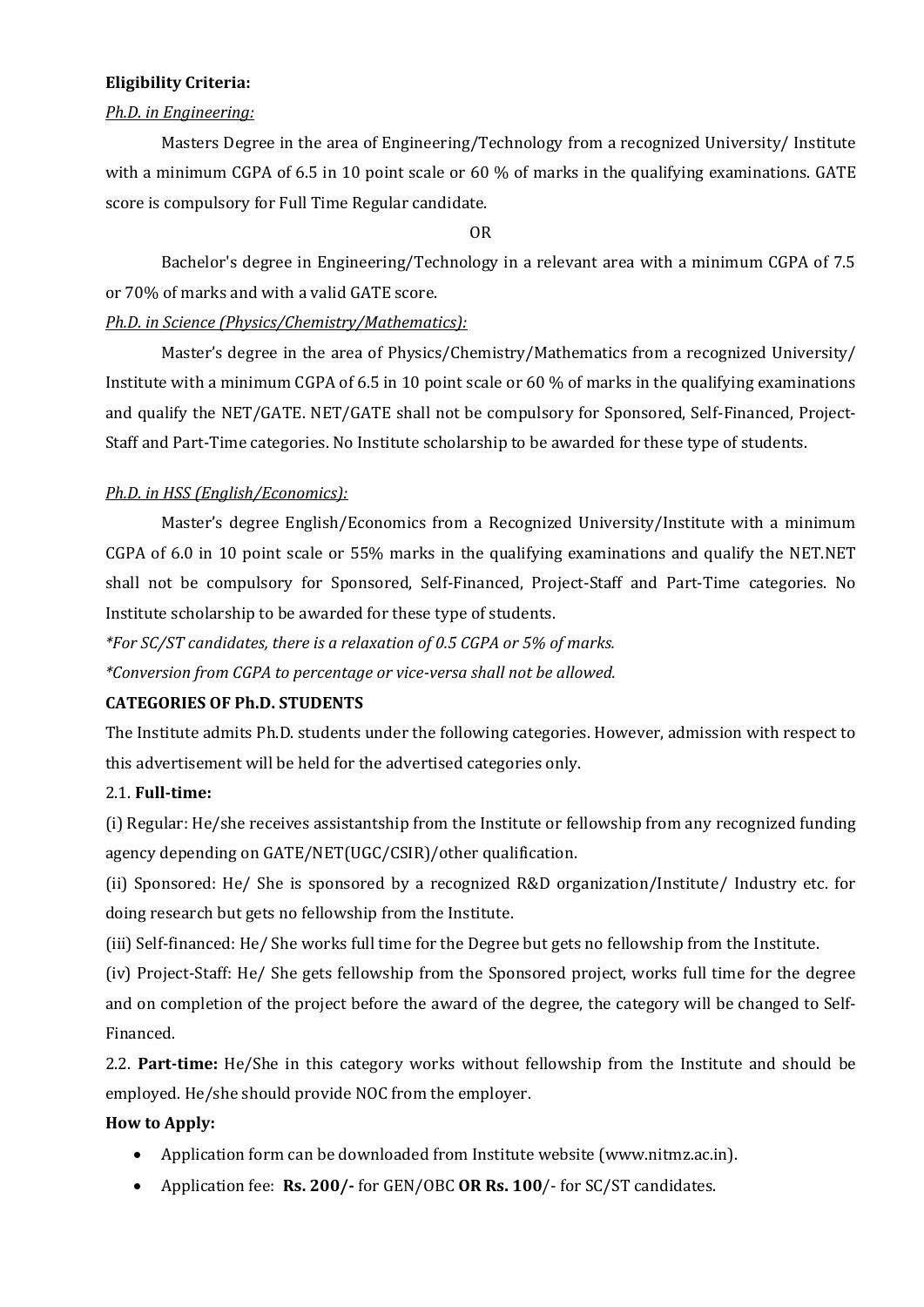Self-attested copies of necessary supporting documents should be sent along with the filled in application form. Payment of application fee should be made online in the below mentioned account and transaction ID should be clearly mentioned in the Application Form.

# **Name of the Account: NIT Mizoram SBI Account No.: 33755447886 IFSC: SBIN0007059**

- Copy of the online transaction receipt to be attached with the application form.
- Women candidates are exempted from the payment of application fee.
- The required document is to be furnished along with the application by candidates applying under various categories.

**Form I:** Sponsorship Letter **(for Sponsored category).**

**Form II:** No objection certificate from the Institute **(for Project Staff category).**

**Form III:** No objection certificate from the employer **(for Part-Time Category).**

#### **Form V:** No objection certificate **(for NIT Mizoram Employee – Part-Time Category).**

- Candidates should submit the above forms (Form I/II/III/V) only in the prescribed format (provided in the PhD Regulations of the Institute). No other format will be accepted.
- Candidates are advised to mention their contact No. & Email Ids in the application forms. Names of the short-listed candidates for attending test/interview shall be made available in the Institute's website or may be intimated by e-mail by the respective Head of the Department.
- Scanned copy of filled-in application form and the supporting documents complete in all respects should be mailed to the concerned HoDs/in-charges latest by **11th September 2020 till 5:00 PM**. **Applications received after this will not be considered. Email-ids of the concerned HoDs/in-charges are provided below:**
	- 1. Department of Electrical & Electronics Engg.: pabitra.eee@nitmz.ac.in
	- 2. Department of Electronics and Communication Engg.: hod\_ece@nitmz.ac.in
	- 3. Department of Computer Science & Engg.: hod\_cse@nitmz.ac.in
	- 4. Department of Mechanical Engg.: hod\_me@nitmz.ac.in
	- 5. Department of Civil Engg.: ricky.ce@nitmz.ac.in
	- 6. Department of Basic Sciences & HSS
	- (i) Physics: aloks.nitmz@gmail.com
	- (ii) Chemistry: ajmal.chem@nitmz.ac.in
	- (iii) Mathematics: vinaysingh14aug@gmail.com
	- (iv) Economics: gyanendra\_eco@yahoo.com
	- (v) English: suruchi.kaprwan29@gmail.com
- Hardcopy of the filled-in application form complete in all respect to be produced at a later stage as per the instruction of Institute authority. If the candidates fail to produce the original application form and supporting documents or if their claims are found to be incorrect on verification their candidature shall be cancelled automatically.
- The session is likely to start from 4th week of September 2020. List of finally selected candidates shall be published on the institute website.